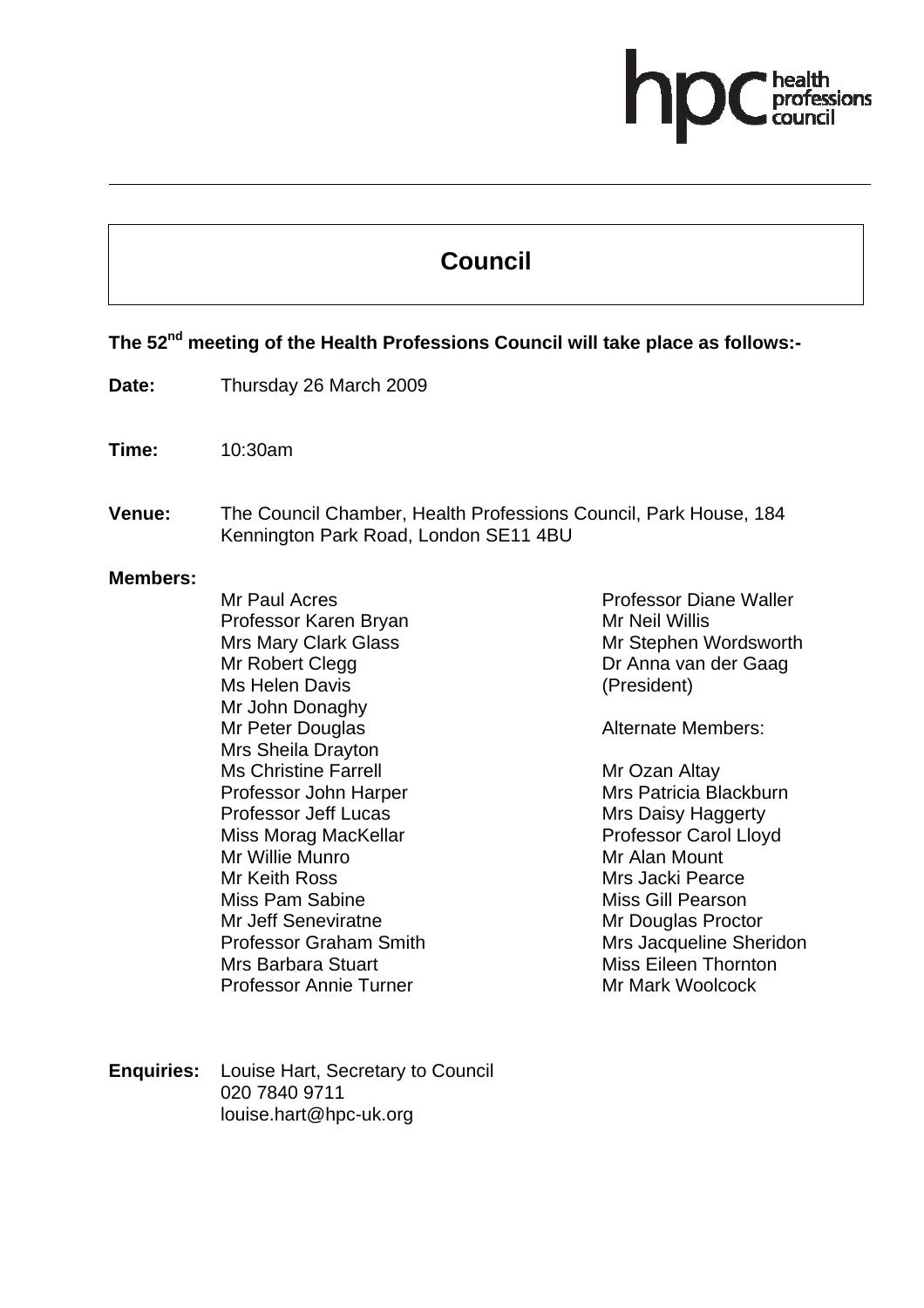## Part 1 – Public Agenda

| 1               | <b>President's welcome and introduction</b>                                                                       | verbal                          |
|-----------------|-------------------------------------------------------------------------------------------------------------------|---------------------------------|
| $\overline{2}$  | <b>Apologies for absence</b>                                                                                      | verbal                          |
| 3               | <b>Approval of agenda</b>                                                                                         | verbal                          |
| 4               | <b>Declaration of Members' interests</b>                                                                          | verbal                          |
| 5               | Minutes of the Council meeting of 11 December 2008<br>Louise Hart - Secretary to Council                          | enclosure 1<br><b>HPC07/09</b>  |
| 6               | Minutes of the Council meeting of 10 February 2009<br>Louise Hart - Secretary to Council                          | enclosure 2<br><b>HPC08/09</b>  |
| 7               | <b>Matters arising</b><br>Louise Hart - Secretary to Council                                                      | enclosure 3<br><b>HPC09/09</b>  |
| 8               | <b>President's report</b>                                                                                         | enclosure 4<br>HPC10/09         |
| 9               | <b>Chief Executive's report</b><br>Marc Seale - Chief Executive                                                   | enclosure 5<br><b>HPC11/09</b>  |
|                 | Items for discussion/approval                                                                                     |                                 |
|                 | Strategy and policy                                                                                               |                                 |
| 10              | <b>Strategic Intent 2009/10-2014/15</b><br>President                                                              | enclosure 6<br><b>HPC12/09</b>  |
| 11              | 2009/10 Annual Budget<br>Marc Seale - Chief Executive                                                             | enclosure 7<br>HPC13/09         |
| 12 <sup>2</sup> | Revised Standards of Education & Training – Consultation Responses                                                |                                 |
|                 | Sam Mars - Policy Officer                                                                                         | enclosure 8<br><b>HPC14/09</b>  |
| 13              | <b>Professional Indemnity Insurance</b><br>Sam Mars - Policy Officer                                              | enclosure 9<br><b>HPC15/09</b>  |
| 14              | <b>Psychologists Standards of Proficiency - Consultation Responses</b><br><b>Charlotte Urwin - Policy Officer</b> | enclosure 10<br><b>HPC16/09</b> |
| 15              | <b>Updated Risk Register</b><br>Roy Dunn - Head of Business Process Improvement                                   | enclosure 11<br><b>HPC17/09</b> |
| Date            | Dept/Cmte<br>Doc Type<br>Title<br><b>Status</b><br>Int. Aud.<br>Ver.                                              |                                 |

DD: None

Public RD: None

2009-02-17 a SEC AGD Agenda 26 March 2009 Draft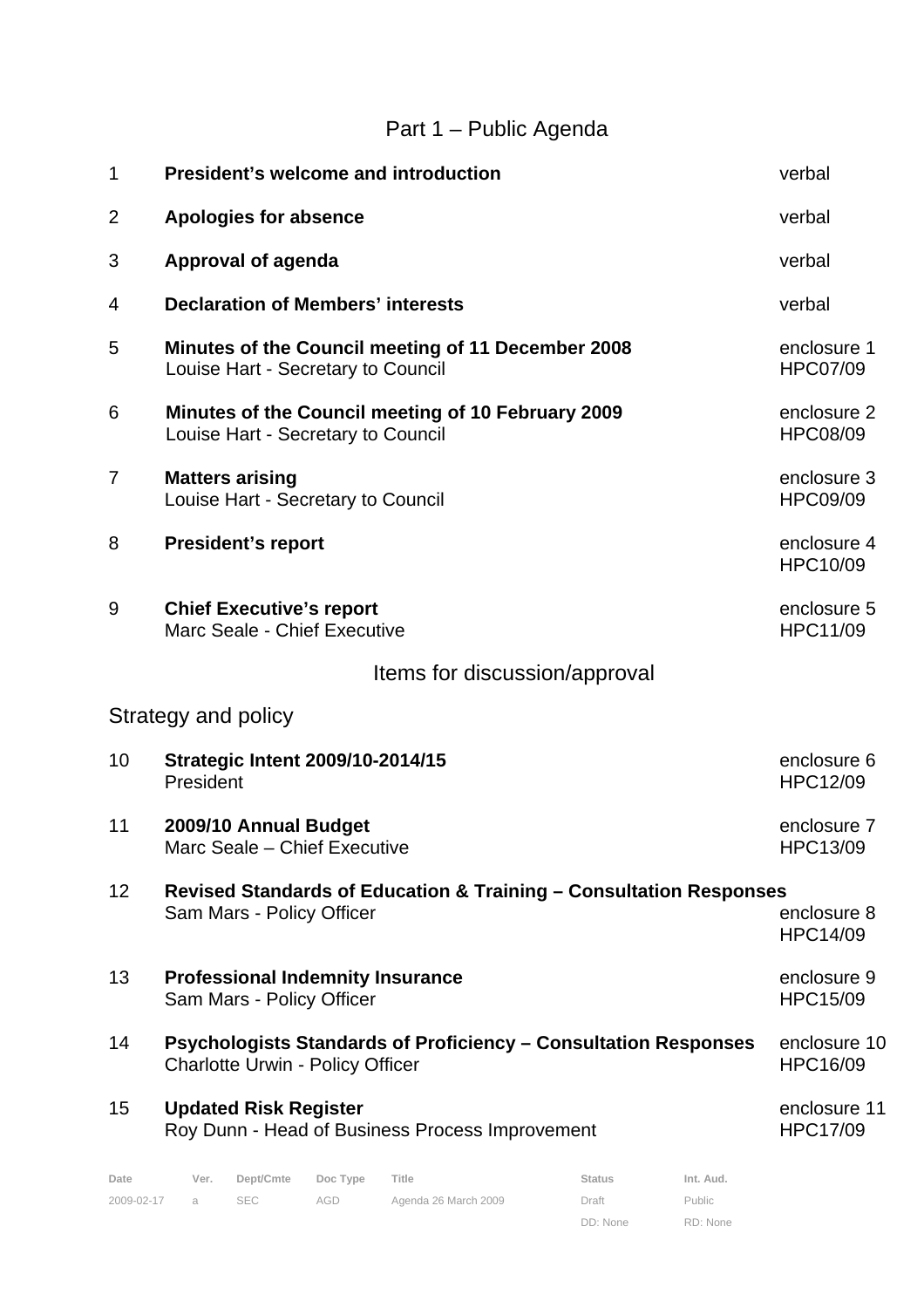| 16 | <b>Changes to Application Forms</b><br>Claire Harkin - Customer Services Manager, Registration                                          | enclosure 12<br><b>HPC18/09</b> |
|----|-----------------------------------------------------------------------------------------------------------------------------------------|---------------------------------|
| 17 | <b>Health Professions Council (Constitution) Order 2009: Consultation</b><br>Michael Guthrie - Acting Director of Policy and Standards  | enclosure 13<br>HPC19/09        |
| 18 | Practitioner psychologists - Threshold level of qualification for entry to the<br><b>Register</b>                                       |                                 |
|    | Michael Guthrie - Acting Director of Policy and Standards                                                                               | enclosure 14<br><b>HPC20/09</b> |
| 19 | Consultations on the registration cycle and grandparenting criteria for practitioner<br>psychologists                                   |                                 |
|    | Michael Guthrie - Acting Director of Policy and Standards                                                                               | enclosure 15<br>HPC21/09        |
| 20 | Response to the Department of Health 'Principles for Revalidation – Report of the<br><b>Working Group for Non-Medical Revalidation'</b> |                                 |
|    | Michael Guthrie - Acting Director of Policy and Standards                                                                               | enclosure 16<br><b>HPC22/09</b> |
| 21 | <b>Policy and Standards Workplan 2009</b><br>Michael Guthrie - Acting Director of Policy and Standards                                  | enclosure 17<br>HPC23/09        |
|    | <b>Corporate Governance</b>                                                                                                             |                                 |
| 22 | <b>Fitness to Practise Committees</b><br>Marc Seale - Chief Executive                                                                   | enclosure 18<br><b>HPC24/09</b> |
| 23 | Consultation on Proposed Education and Training Committee Rules enclosure 19<br>Louise Hart - Secretary to Council                      | <b>HPC25/09</b>                 |
| 24 | <b>Health Committee Chair</b><br>Louise Hart - Secretary to Council                                                                     | enclosure 20<br><b>HPC26/09</b> |
| 25 | <b>Public Minutes of the Finance and Resources Committee held on 17 November</b><br>2008                                                | enclosure 21                    |
|    | Robert Clegg - Chair of the Committee                                                                                                   | <b>HPC27/09</b>                 |
| 26 | Public Minutes of the Finance and Resources Committee held on 4 February 2009<br>Robert Clegg – Chair of the Committee                  | enclosure 22<br><b>HPC28/09</b> |
| 27 | Public Minutes of the Audit Committee held on 10 December 2008<br>Paul Acres - Chair of the Committee                                   | enclosure 23<br><b>HPC29/09</b> |

| Date       | Ver.           | Dept/Cmte Doc Type |     | Title                | <b>Status</b> | Int. Aud. |
|------------|----------------|--------------------|-----|----------------------|---------------|-----------|
| 2009-02-17 | $\overline{a}$ |                    | AGD | Agenda 26 March 2009 | Draft         | Public    |

DD: None RD: None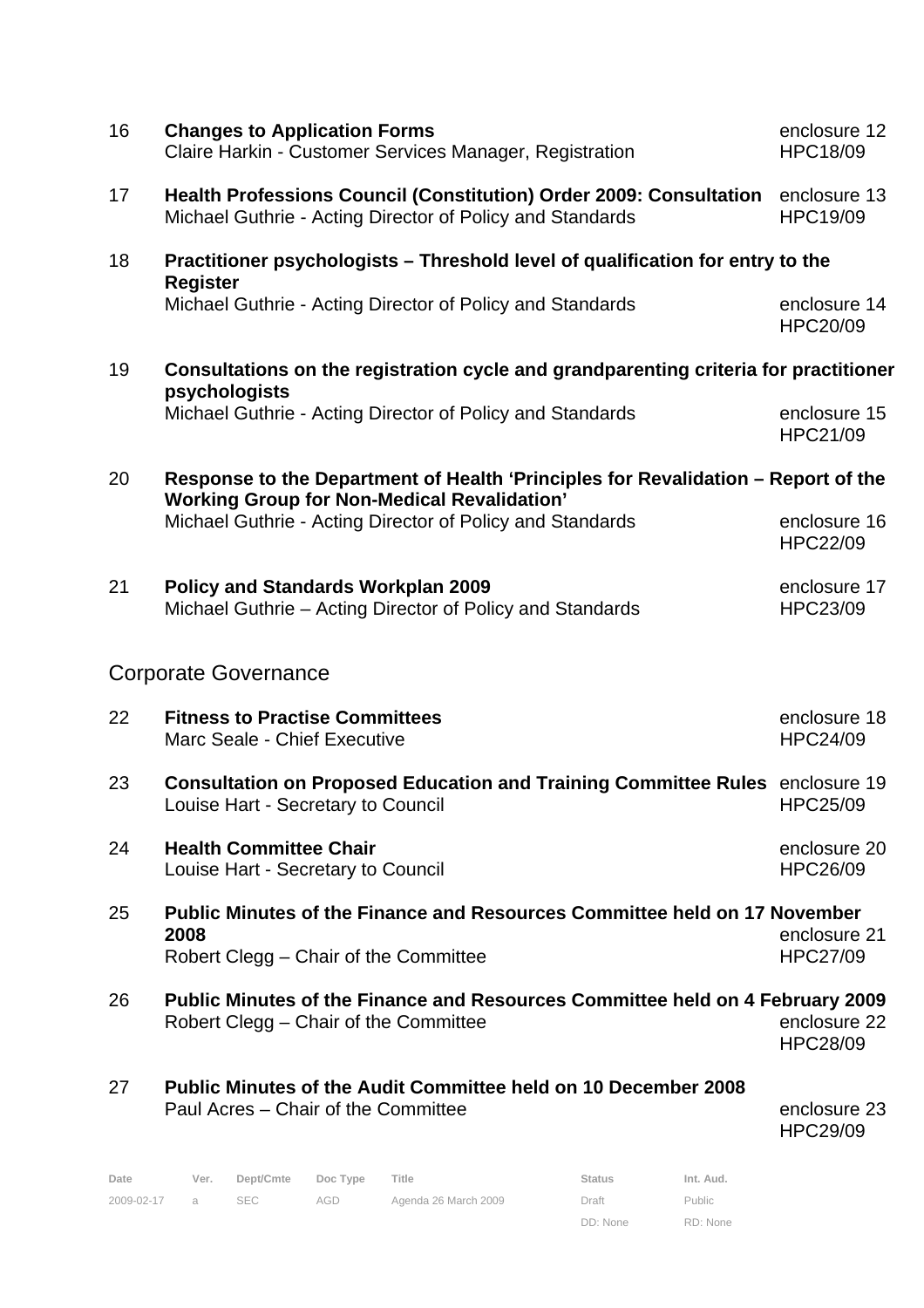### Items to Note

| 28 | <b>CPD Sample Sizes</b><br>Richard Houghton - Head of Registration                                                                                              | enclosure 24<br>HPC30/09 |
|----|-----------------------------------------------------------------------------------------------------------------------------------------------------------------|--------------------------|
| 29 | <b>Review of Home Country Engagement</b><br>Nina Blunck - Public Affairs Manager, Communications &<br>Michael Guthrie - Acting Director of Policy and Standards | enclosure 25<br>HPC31/09 |
| 30 | Psychotherapists and Counsellors Professional Liaison Group (PLG) - Update<br>Michael Guthrie - Acting Director of Policy and Standards                         | enclosure 26<br>HPC32/09 |
| 31 | Reports from council representatives at external meetings<br>Louise Hart - Secretary to Council                                                                 | enclosure 27<br>HPC33/09 |
| 32 | Public Minutes of the Education and Training Committee held on 2 December                                                                                       |                          |
|    | 2008                                                                                                                                                            | enclosure 28             |
|    | Eileen Thornton - Chair of the Committee                                                                                                                        | HPC34/09                 |
| 33 | Minutes of the Communication Committee held on 21 January 2009<br>Annie Turner - Chair of the Committee                                                         | enclosure 29<br>HPC35/09 |
| 34 | Minutes of the Health Committee held on 5 February 2009<br>Sheila Drayton - Chair of the Committee                                                              | enclosure 30<br>HPC36/09 |
| 35 | Minutes of the Investigating Committee held on 12 February 2009<br>Morag McKellar - Chair of the Committee                                                      | enclosure 31<br>HPC37/09 |
| 36 | Minutes of the Conduct & Competence Committee held on 19 February 2009<br>Keith Ross - Chair of the Committee                                                   | enclosure 32<br>HPC38/09 |
| 37 | Any other business<br>Previously notified and agreed by the Chairman                                                                                            |                          |
| 38 | Date & time of next meeting:                                                                                                                                    |                          |

#### 11.00 am Wednesday 20 May (note change of time owing to an additional ETC meeting required)

#### **Resolution**

The Council is invited to adopt the following:

"The Council hereby resolves that the remainder of the meeting shall be held in private, because the matters being discussed relate to the following;

(i) information relating to a registrant, former registrant or application for registration;

| Date       | Ver.           | Dept/Cmte | Doc Type | Title                | <b>Status</b> | Int. Aud.     |
|------------|----------------|-----------|----------|----------------------|---------------|---------------|
| 2009-02-17 | $\overline{a}$ | SEC.      | AGD      | Agenda 26 March 2009 | Draft         | <b>Public</b> |
|            |                |           |          |                      | DD: None      | RD: None      |